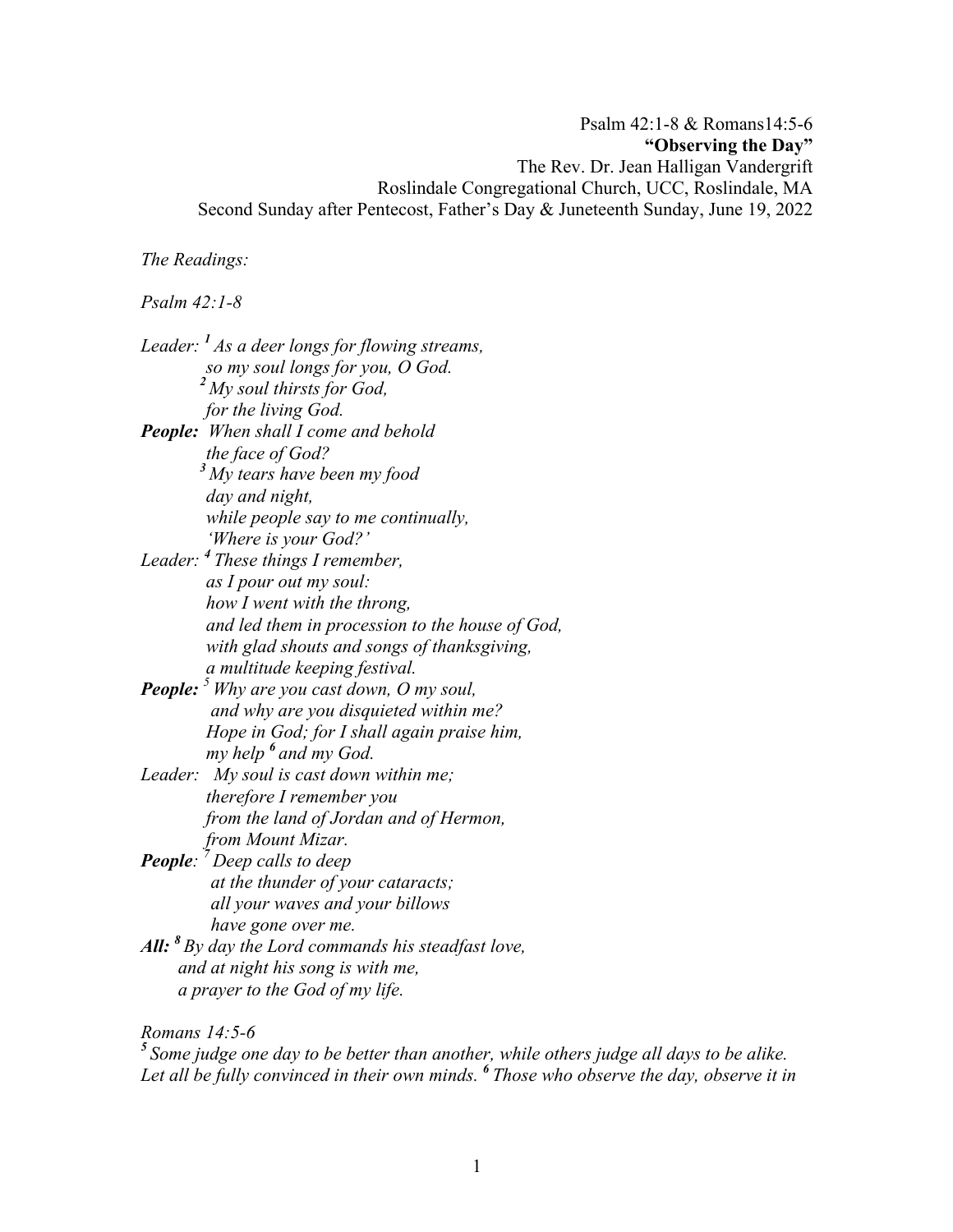*honor of the Lord. Also those who eat, eat in honor of the Lord, since they give thanks to God; while those who abstain, abstain in honor of the Lord and give thanks to God.*

This past week, my husband, Steve, and I observed a special day. Thursday, June 16, was our  $44^{\text{th}}$  wedding anniversary!

Across those years, we have also been in pastoral ministry, and it has rarely been possible to celebrate on the actual date. So this year, we decided to reserve the evening and go out to dinner. I had also intended that my first words in the morning to him would be: "Happy Anniversary!" but he beat me to it.

**There are many good ways to observe special days and holidays.** Birthday cakes and singing. Watching the ball drop on New Year's Eve. Trips to the cemetery on Memorial Day. Whether it be as benign as National Donut Day or as crucial as Gun Violence Awareness Day, whether its Christmas, Easter, or the lesser-known Reformation Day, you and I choose how we will mark them.

*This* weekend, I imagine people asking themselves: "Will I do a phone call, or a card, or try to BBQ for Father's Day? Maybe a gift, or a donation to a cause he cares about?" If your father has passed, the observation of the day obviously takes on a different quality. Also, if there is tension within your relationship with him or pain attached to it, the best thing to do this year may be to sit in silence, or do something kind, to 'father' yourself.

People are observing Juneteenth in various ways too. A few have told me that they plan to attend or volunteer at festivals, or gather as families. Others may do community service, or advocate for justice, such as Voter Rights. I'm opting for educational webinars, one last Friday and one this Monday. And what a list of events and resources there are on our bulletin insert!

At the same time, Juneteenth provokes reservations and hesitations. For example, Dr. Rene K. Harrison warned us Friday against taking the single narrative about what happened on June 19, 1865 – the one that you find all over Google that uses almost exactly the same language – as the *whole* story. Rather, she says, we must look for the "hidden stories."<sup>1</sup> Bishop William Barber, an instrumental leader in yesterday's Poor People's Moral March on Washington, reflected: "[In 1865, the people], being lied to for two years, no reparations and no voting rights, and now, that we are *still* in bondage to racism, I'm not sure that we call Juneteenth 'a celebration!"<sup>2</sup>

This dilemma about how best to observe the day **connects to the reading from Paul's letter to the church in Rome.** Church leaders there were confused about which holidays to celebrate and how to mark special days. There were Jewish Christians who were very tied to those holy days laid out in the Torah. There were converted pagans who were trying to know which special days to adopt and which to give up. Both groups were trying to translate what Jesus Christ would want of them into their lives in Rome, a superstitious place, preoccupied by power, weapons, and colonialism.

<sup>1&</sup>lt;br><sup>1</sup>Dr. Rene K. Harrison, Historian and Host for the UCC podcast for Juneteenth, "Revealing Hidden" Histories," Friday, June 17, 2022.

 $2B$ ishop William J. Barber II, Repairers of the Breach, "A Juneteenth Charge," 2021 sermon in Rocky Mount, North Carolina.